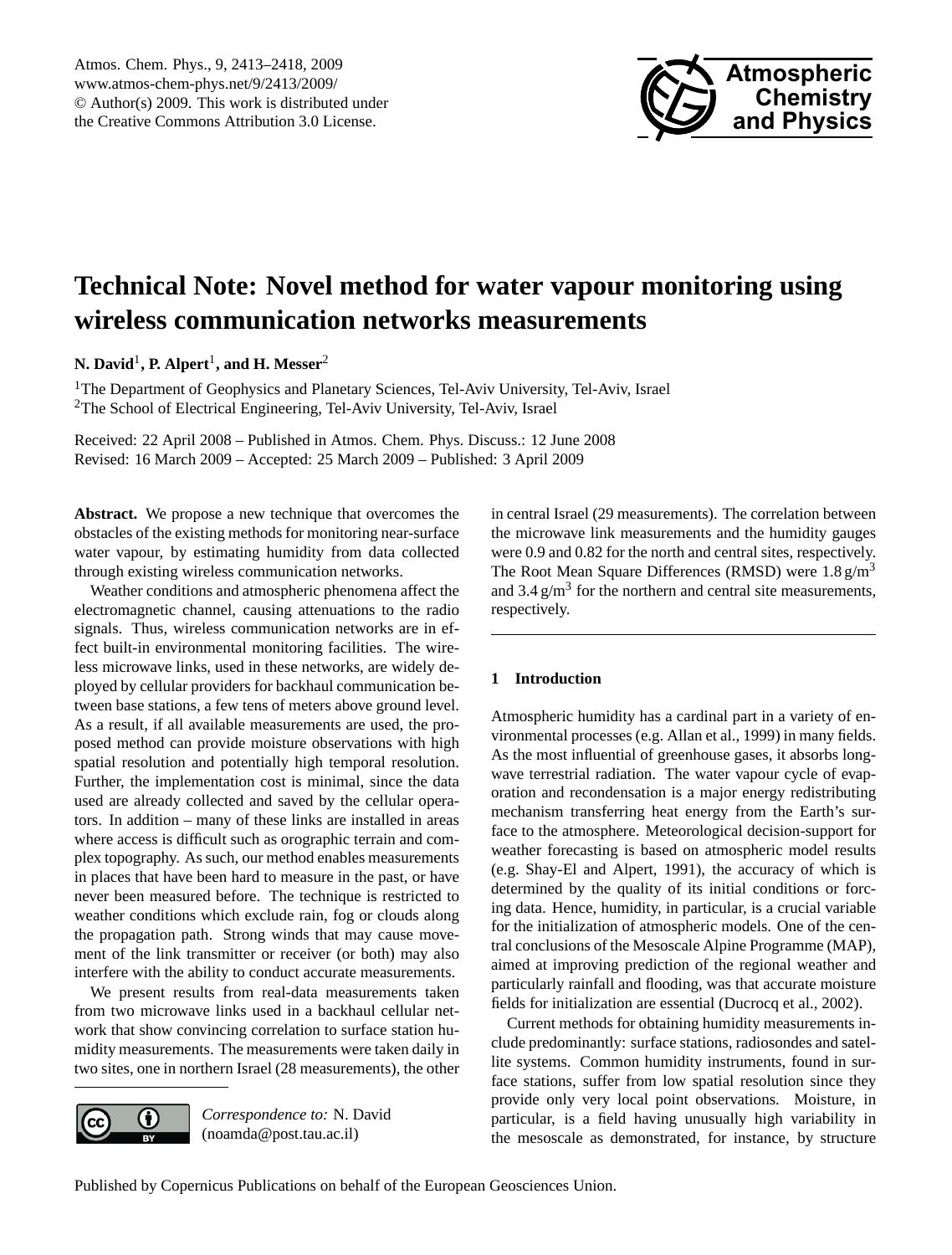functions (Lilly and Gal-Chen, 1983). Furthermore, over heterogeneous terrain and complex topography, the spread of gauges is even more restricted due to often poor accessibility and positioning difficulties. Satellites, although they cover large areas, are frequently not accurate enough at surface levels while it is the near-surface moisture level that is, in most cases, the crucial variable for convection. Radiosondes, which are typically launched only 2–4 times a day, also provide very limited information. Additionally, these monitoring methods are costly for implementation, deployment and maintenance.

For model initialization, a point moisture measurement close to the surface (about 2 m, as in a standard meteorological station) is not satisfactory due to local surface perturbations. For meteorological modeling purposes, an area average representing the near-surface moisture at an altitude of a few tens of meters, over a box with the scale of the model's grid, is required. This type of data cannot, with use of current measuring tools, be effectively collected. The method we present provides a unique way of obtaining it.

As weather conditions and atmospheric phenomena cause impairments on radio links, wireless communication networks provide built-in environmental monitoring tools, as was recently demonstrated for rainfall (Messer et al., 2006, 2007; Leijnse et al., 2007) and areal evaporation (Leijnse et al., 2007) observations. In this paper we introduce a new technique to measure atmospheric humidity using data collected by wireless systems. Wireless communication, and in particular cellular networks, are widely distributed, operating in real time with minimum supervision, and therefore can be considered as continuous, high resolution humidity observation apparatus.

Environmental monitoring using data from wireless communication networks offers a completely new approach to quantifying ground level humidity. Since cellular networks already exist over large regions of the land, including complex topography such as steep slopes and since the method only requires standard data (saved by the communication system anyway), the costs are minimal.

Of the various wireless communication systems, we focus on the microwave point-to-point links which are used for backhaul communication in cellular networks, as they seem to have the most suitable properties for our purposes: they are static, line-of-sight links, built close to the ground, and operate in a frequency range of tens of GHz.

In this research, the wireless system used for humidity observations has a magnitude resolution of 0.1 dB per link. This communication network provides attenuation data every few seconds, but only stores one datum point per 24 h (at 03:00 a.m.).The system can be configured to store data at shorter time intervals, it is a matter of technical definition by the cellular companies. Therefore, it has the potential of providing moisture observations at high temporal resolution. The length of an average microwave link is on the order of a few km and tends to be shorter in urban

areas and longer in rural regions. In typical conditions of 1013 hPa pressure, 15◦C temperature and water vapour density of  $7.5 \text{ g/m}^3$ , the attenuation caused to a microwave beam interacting with the water vapour molecules at a frequency of  $\sim$ 22 GHz is roughly around 0.2 dB/km (Rec. ITU-R P.676-6, 2005; Liebe, 1985). Therefore, perturbations caused by humidity can be detected. Rain, fog and clouds create additional attenuation in relation to that caused by water vapour. One of the research challenges we are faced with is separating the effects of different attenuation sources. As we aim to prove feasibility, at this stage, the technique is limited to periods where none of the aforementioned phenomena exist along the link line-of-sight. The microwave links are sensitive to mechanical oscillations. Therefore, strong winds, that may cause movement of either the receiver or the transmitter (or both), may also be considered as a source of error (Leijnse et al., 2007).

Another point of interest is the signal delay (and its variations) of the communication links studied. Using this delay provides an advantage in that in practice it is not affected by fog, clouds or rain along the propagation path. This fact is used in the application of inferring the atmospheric water vapour content from the signals of the GPS satellites (Bevis et al., 1992). However, the data presently used do not provide time delay values.

## **2 Theory and methods**

At frequencies of tens of GHz, the main absorbing gases in the lower atmosphere are oxygen and water vapour. While oxygen has an absorption band around 60 GHz, water vapour has a resonance line at 22.235 GHz. Although other atmospheric molecules have spectral lines in this frequency region, their expected strength is too small to affect propagation significantly (Raghavan, 2003; Meeks, 1976).

As a consequence, an incident microwave signal, interacting with an  $H<sub>2</sub>O$  molecule, might be attenuated, specifically if its frequency is close to the molecule's resonant one. Since backhaul links in cellular networks often operate around frequencies of 22 to 23 GHz, we focus on the 22.235 GHz absorbing line to monitor the water vapour.

The specific attenuation  $\gamma$  [dB/km] due to dry air and water vapour, at centimeter wavelengths, is well studied and can be evaluated (Rec. ITU-R P.676-6, 2005; Liebe, 1985) using the following procedure:

$$
\gamma = A_W + A_0 \quad \text{[dB/km]} \tag{1}
$$

$$
\gamma = \frac{4\pi f N''}{c} [m^{-1}] = 0.1820 f N''[dB/km]
$$
 (2)

Where:

 $A_w$ : The specific attenuation due to water vapour [dB/km].  $A<sub>o</sub>$ : The specific attenuation due to dry air [dB/km] (Assuming the air is moist,  $A<sub>o</sub>$  is one order of magnitude lower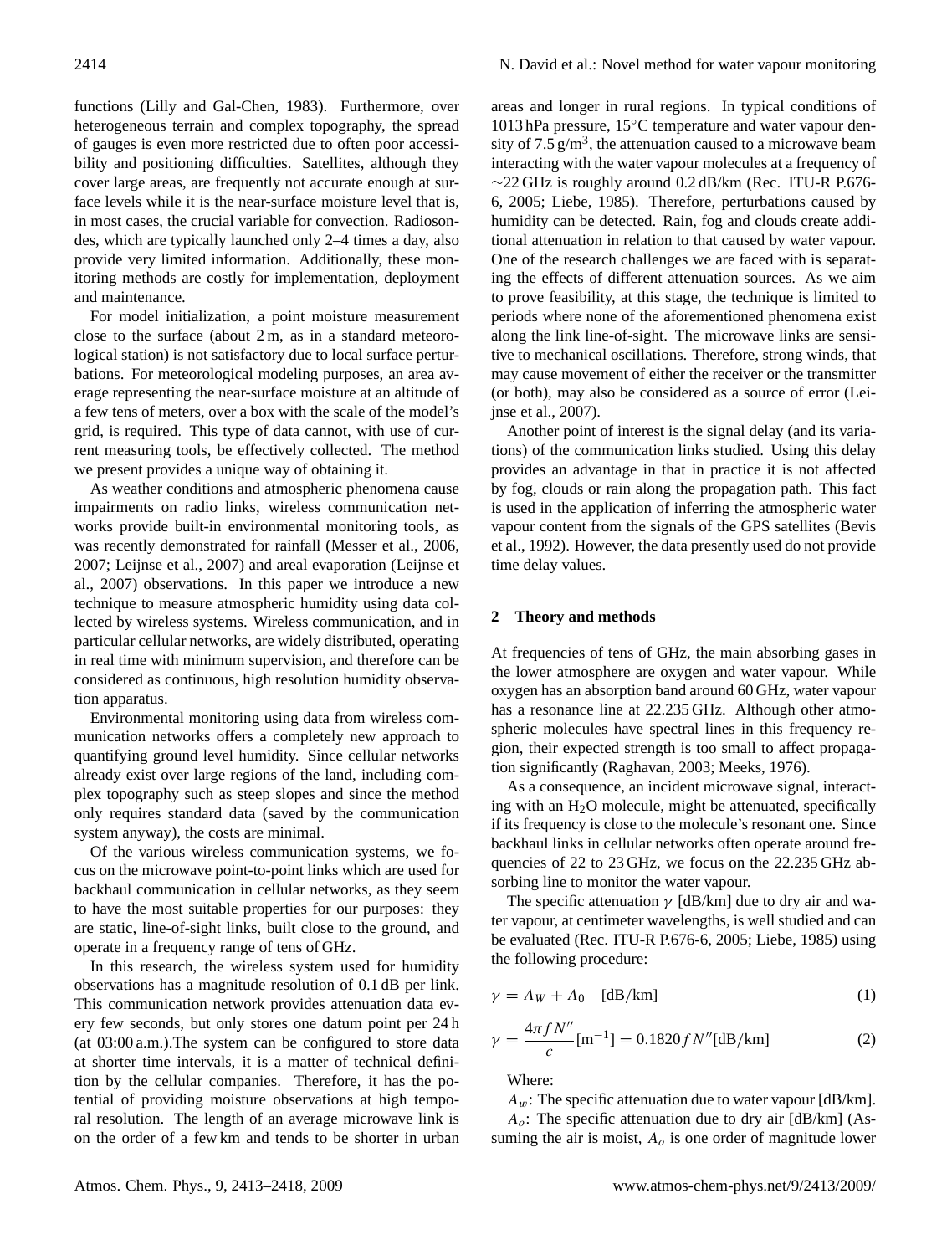than  $A_w$  since at frequencies of ∼22 GHz, the attenuation is caused predominantly by the water vapour).

 $f$ : The link's frequency [GHz].

 $N'' = N''(p,T,\rho,f)$ : The imaginary part of the complex refractivity, measured in N-units, a function of the pressure  $p[hPa]$ , temperature  $T[^{\circ}C]$ , frequency  $f$  [GHz] and the water vapour density  $\rho[g/m^3]$ .

While:

$$
N'' = \sum_{i} S_i F_i + N''_D \tag{3}
$$

 $S_i = S_i$  (p, T,  $\rho$ , f): The strength of the *i*-th line [KHz].  $F_i = F_i (p, T, \rho, f)$ : Line shape factor [GHz<sup>-1</sup>].

 $N''_D=N''_D(p, T, f)$ : The dry continuum due to pressureinduced nitrogen absorption and the Debye spectrum.

The summation is of the individual resonance lines from oxygen and water vapour, the sum extends over all lines up to 1000 GHz.

The detailed expression of the functions of  $N''$  is described in the literature (Rec. ITU-R P.676-6, 2005; Liebe, 1985).

Given measurements of the Received Signal Level (RSL),  $\gamma$  can be derived based on the microwave link's measurements.

The RSL value chosen as the point of reference, only needs to be set once for each link, by subtracting the attenuation created by a typical moist air in the area over several weeks from the median RSL measurement of these weeks.

Consequently, given the atmospheric temperature, pressure and the link's frequency, the water vapour density  $\rho$  $[g/m<sup>3</sup>]$  is estimated numerically through Eq. (2), using the known relation between  $N''$  and  $\rho$ .

As meteorological surface stations normally do not provide the absolute moisture  $\rho$ , it was derived using the following formulas (Rec. ITU-R P.676-6, 2005; Liebe, 1985; Bolton, 1980):

$$
e_s = 6.112 \exp\left(\frac{17.67T}{T + 243.5}\right)
$$
 (4)

$$
e = \rho \frac{T + 273.15}{216.7}
$$
 (5)

$$
\frac{e}{e_s}100\% \equiv \text{RH} \tag{6}
$$

 $e_s$  – The saturation water vapour pressure [hPa].

 $e$  – The water vapour partial pressure [hPa].

T - The temperature  $[°C]$ .

 $\rho$  – The water vapour density [g/m<sup>3</sup>]. Hence:

$$
\rho = 1324.45 \times \frac{\text{RH}}{100\%} \times \frac{\exp\left(\frac{17.67T}{T+243.5}\right)}{T+273.15} \tag{7}
$$

### **3 Statistical tests**

We investigated the correlation between absolute humidity values calculated using the method described, and those which were measured using a regular humidity gauge. The correlation analysis was performed by the Pearson's correlation test, while the level of significance was set to 0.05. P-values were also calculated (Neter et al., 1996).

The Root Mean Square Difference (RMSD) was used according to the following definition:

$$
RMSD[g/m3] = \sqrt{\frac{\sum_{i=1}^{N} (\rho_{mi} - \rho_{gi})^2}{N}}
$$
\n(8)

 $\rho_{mi}$  – The *i*-th water vapour density measurement as measured using the microwave link  $[g/m^3]$ .

 $\rho_{qi}$  – The *i*-th water vapour density measurement as measured using the humidity gauge  $[g/m^3]$ .

 $N$  – The number of samples (28 samples were taken from the northern site and 29 from the central Israel site). The humidity measurements taken via the microwave link were calculated from a signal instantaneously sampled at 03:00 a.m. Humidity measurements with the regular humidity gauge were taken at the surface stations every half hour, and from these measurements, the ones relating to the same hour were selected.

#### **4 Results**

Moisture observations using microwave links were made in several different locations in Israel, and at several different times. The results presented here (Figs. 1 and 2) are for Haifa (northern Israel, link frequency 22.725 GHz) and Ramla (central Israel, 21.325 GHz), during November 2005 and April–May 2007, respectively.

Figure 2 presents results for inter-daily variations in the absolute moisture which were calculated using data obtained from the wireless communication network, as compared to in-situ measurements, over a month. The results show a persuasive match between the conventional technique and the novel method, the correlation coefficient between the time series in the two presented cases is 0.9 and 0.82, respectively. In both cases, the  $p$  value is less than 0.05. The RMSD were found to be 1.8  $g/m^3$  for the northern site and 3.4  $g/m^3$  for the central site measurements. The presented results (2 cases) are examples of other cases, all demonstrating relatively good agreements. Similar comparisons were performed for other links and other time slots showing correlations in the range of 0.5–0.9. The system from which the data were collected captures a single signal every 24 h at 03:00 a.m. The surface station observations used were taken from the vicinity of the link's area at the same hour. Since rainfall causes additional signal-attenuation, days when showers occurred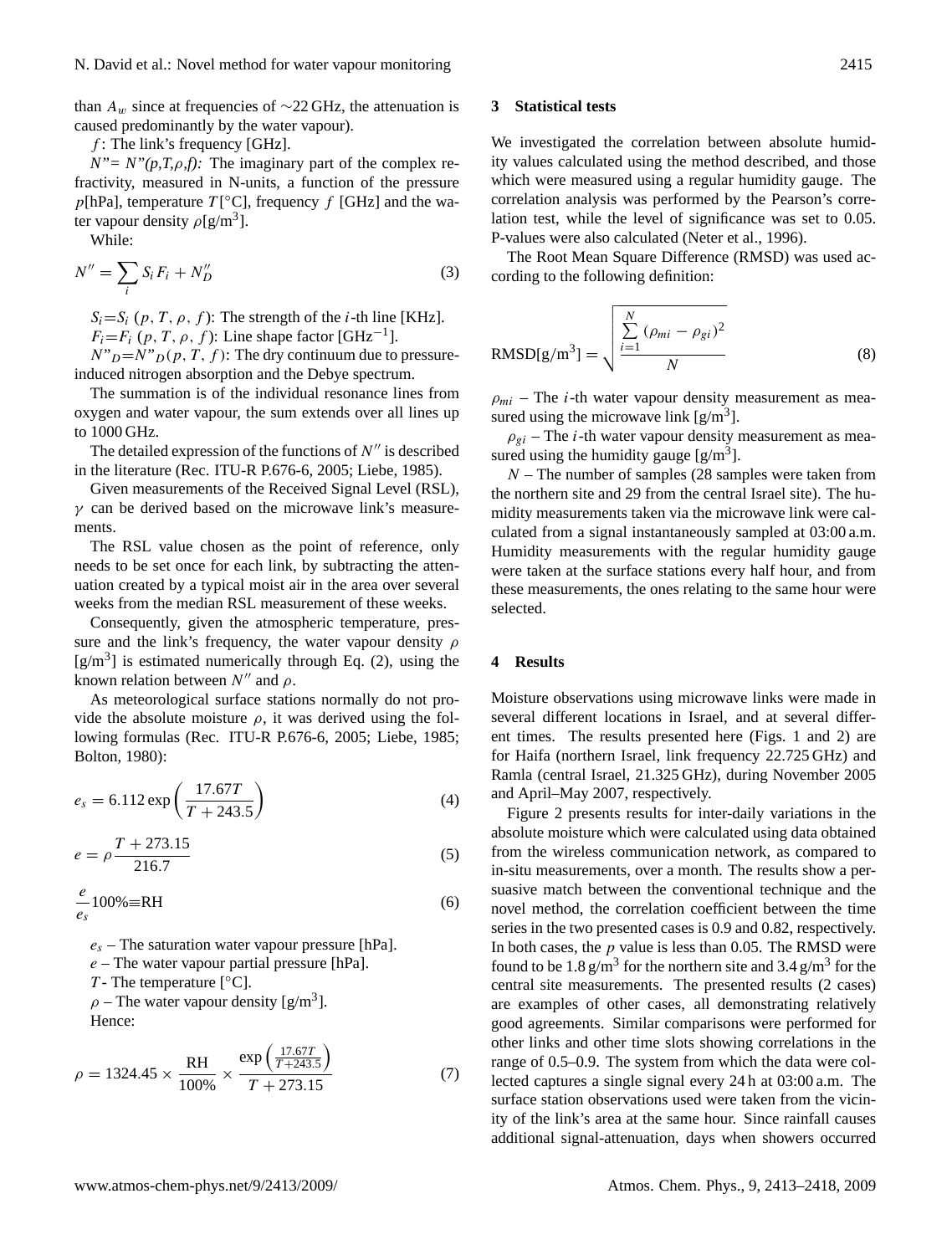

**Fig. 1.** The examined regions:

**(a)** The microwave link (3.86 km long, marked as a line) in front of Kiryat Ata (where the humidity gauge is located), Haifa bay. The distance from the surface station to a point located in the middle of the wireless link is 7.5 km. The surface station is situated 45 m a.s.l., while the microwave transmitter and receiver are located on two hills: 265 and 233 m a.s.l.

**(b)** The microwave link (11.05 km) in front of Ben-Gurion airport (humidity gauge's location), central Israel. The distance from the surface station to a point located in the middle of the link is 5 km. The airport surface station is situated at 41 m a.s.l., while the link's transmitter and receiver are located at heights of 116 and 98 m a.s.l.

approximately at 03:00 a.m. till 04:00 a.m. (according to close by surface stations), were excluded.

The largest difference between the traditional and the novel measurement methods (Fig. 2b) appears on the night of 6 May 2007. This night was a holiday in Israel (Lag Ba'omer), where hundreds of bonfires were lit all across the country. As a result, many particles were released into the low atmosphere speeding up the creation of smog and possibly fog (the measured relative humidity by a radiosonde launched at 03:00 a.m. from Beit Dagan (Fig. 1b), a few km away from the microwave link, at an altitude of 95 m Above Sea Level (a.s.l.) was 97%). The reason for the additional attenuation observed by the microwave link (expressed by a higher moisture level) might be due to local fog (Raghavan, 2003), implying that the system may provide the ability to monitor this phenomenon through the use of wireless communication data. When excluding the 6 May measurement, the correlation increases to 0.85 and the RMSD decreases to  $2.9 \text{ g/m}^3$ . Further investigation is needed concerning this point.



**Fig. 2.** The water vapour density  $\rho$  [g/m<sup>3</sup>] as estimated using RSL measurements from the microwave link data (dark) vs. conventional humidity gauge data (bright).

Northern Israel – The observations were made during the month of November 2005, where 2 rainy days were excluded (7 and 22 November). The rainfall data were taken from two different surface stations situated in the Haifa District Municipal Association for the Environment (HDMAE) and in Kiryat Ata, about 12.5 km and 7 km, respectively, from Harduf (see Fig. 1a). The link's frequency is 22.725 GHz. The calculated correlation between the two curves is 0.9 while the RMSD is  $1.8 \text{ g/m}^3$ .

Central Israel – The measurements were taken between 20 April and 20 May 2007, excluding 2 days when showers occurred (5 and 19 May). The precipitation data were taken from Beit Gamliel surface station which is located about 13 km from Ramla (see Fig. 1b). It should be noted that it is possible that the increased attenuation in this case that is greater than the typical moist air attenuation, was caused as a result of other interference such as wind moving the transmitter or receiver (Leijnse et al., 2007). As there was a surface station that recorded precipitation in the area, the increased attenuation was ascribed to precipitation. Further investigation is required to identify the sources of these perturbations. The link's frequency is 21.325 GHz and the calculated correlation between the time series is 0.82 with RMSD of  $3.4 \text{ g/m}^3$ .

#### **5 Uncertainties**

The following uncertainties were calculated based on the model (Rec. ITU-R P.676-6, 2005; Liebe, 1985) used in this study. The dominant uncertainty affecting the absolute humidity calculation is that of the attenuation quantization error. Due to 0.1 dB quantization error per link, the uncertainty in evaluating attenuation, for a 3.86 km link, is  $\pm 0.026$ dB/km. As a result we get that the error in calculating absolute humidity for this link is of the magnitude of  $\pm 1$  g/m<sup>3</sup>. In the case of an 11.05 km link, the uncertainty in evaluating the attenuation is  $\pm 0.01$  dB/km, hence the corresponding error in calculating the absolute humidity is of the magnitude of  $\pm 0.5$  g/m<sup>3</sup>. Dry air effect on attenuation is one order of magnitude lower than that of water vapour in this case. Quantitatively it is 0.01 dB/km for dry air and 0.19 dB/km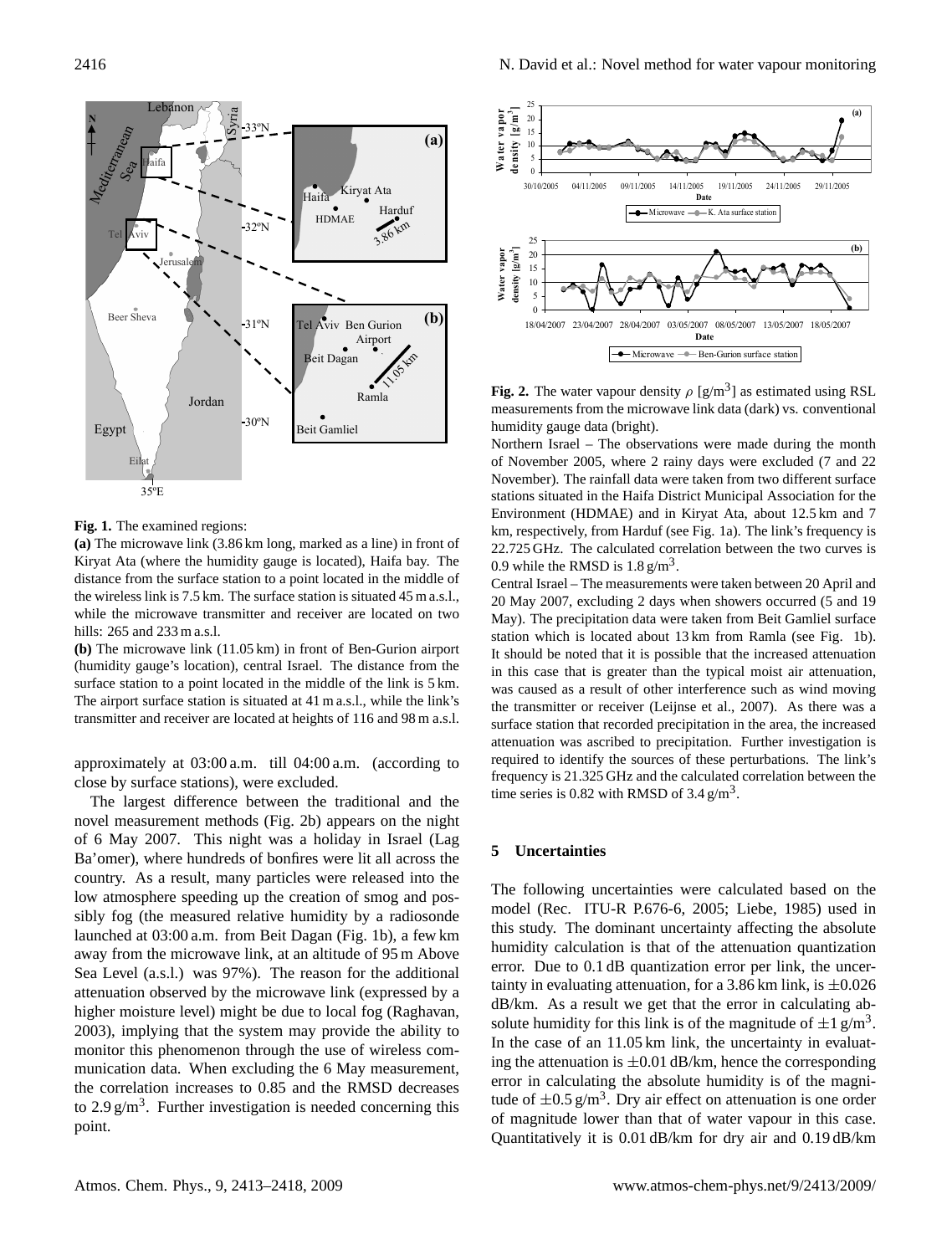as a result of humidity (for a link operating near 22 GHz, temperature of 15 $\degree$ C, humidity of 7.5 g/m<sup>3</sup> and a sea level pressure). However, the algorithm takes into account the effects of dry air, and corrects for them. Another atmospheric parameter which can be estimated based on the model is the imaginary part of the refractive index- $N''$ , this variable represents the absorption. Under the same atmospheric conditions as mentioned previously and for a link operating near 22 GHz, a typical value which was obtained for this variable, based on the model, is: 0.045 N-units. The uncertainty depends on the path length, it is:  $\pm 0.006$  N-units and  $\pm 0.003$ N-units for the 3.86 km and the 11.05 km links, respectively.

The uncertainties in measuring temperature and pressure are of the magnitude 0.1 degrees Celsius, and 1 mb, respectively. But changes of this magnitude in pressure or temperature do not create a significant change in the absolute humidity calculation based on this model.

The estimated uncertainty in measuring humidity with regular humidity gauges is about 0.2 to 0.5  $\text{g/m}^3$  (depending on the relative humidity and the temperature), while the error in measuring relative humidity was taken to be 3%.

#### **6 Conclusions**

The calculated, theoretical uncertainty for the measurement of the Ramla (central Israel) link is smaller in relation to the calculated uncertainty for the Harduf (northern Israel) link. The measurements from the northern link, on the other hand, present a better correspondence with the humidity gauge readings, which seems to go against the expectations from the error calculations. While it will need to be further studied, we can suggest several reasons for the observed discrepancy:

It is important to note that the transmitting and receiving units of the Harduf link are located on hilltops, and are higher off the ground, so that the microwave beam travels over a valley. On the other hand, while the Ramla link is located some 100 m a.s.l. its transmitter and receiver are only 18 and 27 m above the surface of a fairly flat plane. It is possible then, that the Ramla link is more prone to surface reflection and interference (Leijnse et al., 2007).

The representativeness of the spot humidity gauges is also an error factor. It is possible that the humidity gauge in the Harduf area better represents the average humidity in the area than the Ramla humidity gauge does. Thus, it is possible that, while the distance between the humidity gauge and microwave link in the Ramla area is smaller than the distance in the Harduf region, the measurements of the Ramla humidity gauge do not correspond as well to the measurements of the microwave link that represent the average humidity along the link (a distance of some 11 km). Furthermore, the difference in location between the measurement sites and particularly the difference in the moisture level with altitude which can be significant at night hours (especially if an inversion layer is being crossed), introduces additional disparities between the microwave measurements and those made by the conventional humidity gauges.

Given the newly available data provided by the wireless communication facilities, improved initialization of atmospheric models can be achieved, thus enhancing prediction and hazards warning skills as well as providing a better understanding of the global climate system.

*Acknowledgements.* We wish to acknowledge and thank Y. Dagan and Y. Eisenberg (Cellcom) for their cooperation and for providing the microwave data.

We also thank B. Goldman (Haifa District Municipal Association for the Environment) and A. Arie (Meteo-tech) for humidity gauge data.

In addition, we would like to thank our research team members: A. Zinevich, A. Rayitsfeld and U. Hadar (Tel Aviv University) for their advice and assistance throughout the research.

Furthermore, many thanks to the reviewers whose comments we have found to be tremendously helpful.

This work was supported by a grant from the Yeshaya Horowitz Association, Jerusalem.

Additional support was given by the PROCEMA-BMBF project and by the GLOWA-JR BMBF project.

Edited by: S. Buehler

#### **References**

- Allan, R. P., Shine, K. P., Slingo, A., and Pamment, J. A.: The dependence of clear-sky outgoing long-wave radiation on surface temperature and relative humidity, Q. J. Roy. Meteor. Soc., 125, 2103–2126, 1999.
- Bevis, M., Businger S., Herring, T. A., Rocken, C., Anthes, R. A., and Ware, R. H.: GPS meteorology remote sensing of atmospheric water vapor using the global positioning system, J. Geophys. Res., 97, 15787–15801, 1992.
- Bolton, D.: The computation of equivalent potential temperature, Mon. Weather Rev., 108, 1046–1053, 1980.
- Ducrocq, V., Ricard, D., Lafore, J. P., and Orain, F.: Storm-scale numerical rainfall prediction for five precipitating events over France: On the importance of the initial humidity field, Weather Forecast, 17, 1236–1256, 2002.
- Leijnse, H., Uijlenhoet, R., and Stricker, J. N. M.: Rainfall measurement using radio links from cellular communication networks, Water Resour. Res., 43, W03201, doi:10.1029/2006WR005631 ,2007.
- Leijnse, H., Uijlenhoet, R., and Stricker, J. N. M.: Hydrometeorological application of a microwave link: 1. Evaporation, Water Resour. Res., 43, W04416, doi:10.1029/2006WR004988, 2007.
- Leijnse, H., Uijlenhoet, R., and Stricker, J. N. M.: Hydrometeorological application of a microwave link: 2. Precipitation, Water Resour. Res., 43, W04417, doi:10.1029/2006WR004989, 2007.
- Liebe, H. J.: An updated model for millimeter wave propagation in moist air, Radio Sci., 20, 1069–1089, 1985.
- Lilly, D. K. and Gal-Chen, T.: North Atlantic Treaty Organization & Scientific Affairs Division. Mesoscale meteorology-theories,